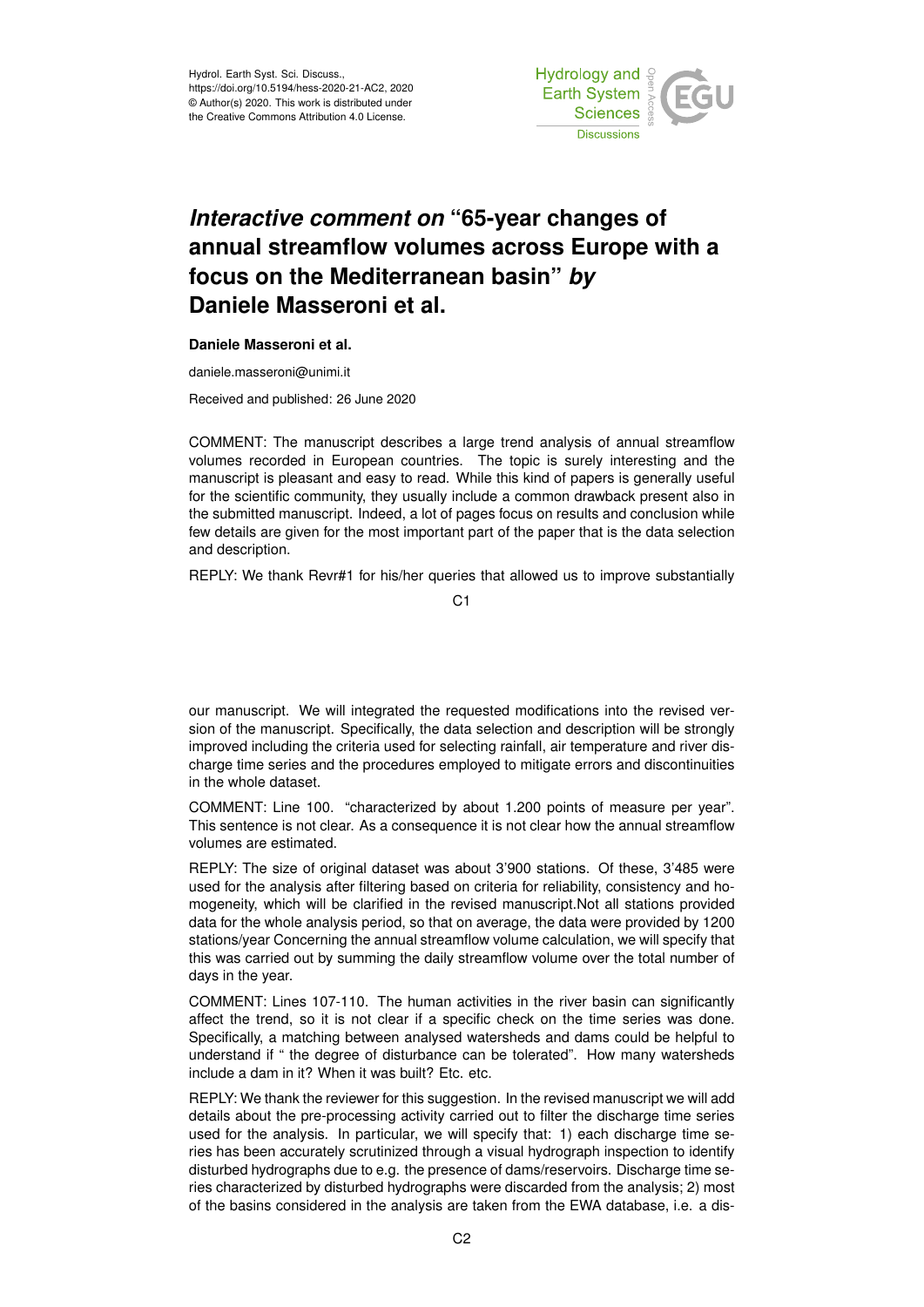charge data collection of near-natural streamflow records from small catchments (Stahl et al, 2010). Moreover, to further answer to the questions raised by the reviewer, the Global Reservoir and Dam (GRanD, https://sedac.ciesin.columbia.edu/data/set/grandv1-dams-rev01) will be downloaded and a further analysis will be carried out in the revised manuscript to identify if (how many) dams/reservoirs are actually present in the selected basins. At the end of this analysis we expect that no substantial differences will be found between the basins retained for the analysis and the basins for which a certain degree of disturbance can be tolerated.

Additional reference: Stahl, K., Hisdal, H., Hannaford, J., Tallaksen, L., Van Lanen, H., Sauquet, E., ... & Jordar, J. (2010). Streamflow trends in Europe: evidence from a dataset of near-natural catchments. Hydrol. Earth Syst. Sci., 14, 2367–2382

COMMENT: Fig. 2 is not fully clear or better an additional figure could be added showing the distribution of the time series length. Indeed, it is not clear if all the analysed series have the same length (from figure 2a it does not seem). Fig. 2b could be enriched by some statistics like the min and max contributing areas.

REPLY: We improved Figure 2. In particular, Fig. 2a is now replaced by a clearer picture (see reply to RC2) where available years for each station are shown. Fig. 2b is replaced by a table of the main statistics concerning the basins' characteristics (Table RC1.2).

COMMENT: Are the times series autocorrelated? And how much? This could affect the trend results and tests.

REPLY: Temporal autocorrelation was verified calculating lag-1 autocorrelation coefficient for each time series as proposed by Khaliq et al. (2009). Autocorrelation coefficients for each series are shown in the new figure RC1.1, together with their upper and lower 95% confidence bounds (y-axis: lag-1 autocorrelation coefficient; x-axis: series ID). All series of data are not significantly autocorrelated, therefore they were considered suitable for trend identification.

C3

Additional reference: Khaliq, M. N., Ouarda, T. B. M. J., Gachon, P., Sushama, L., & St-Hilaire, A. (2009). Identification of hydrological trends in the presence of serial and cross correlations: A review of selected methods and their application to annual flow regimes of Canadian rivers. Journal of Hydrology, 368(1-4), 117-130.

COMMENT: The definition of Mediterranean is confusing, for sure it is an "official" characterization, however looking the figure 1 I see around 300-400 points that can be considered as affected by Mediterranean climate. For instance, all the basins located in the Alps at high altitude can be considered as Mediterranean? As well as all the basin around Portugal?

REPLY: Concerning the subdivision of the European continent in Mediterranean, Boreal, Continental and Atlantic macro-areas, we used the classification provided by Gudmundsson et al. (2017) which is the same reported by official data of the EU Environmental Agency, such as Natura 2000 biogeographical regions (https://ec.europa.eu/environment/nature/natura2000/platform/knowledge\_base/103\_browse This classification consistent with the map of biogeographical regions of Europe reported also in Fernandez-Carrillo, A. et al. (2019). In this classification, the Alps and large parts of Portugal and Spain are included in the Mediterranean region.

Additional references: Fernandez-Carrillo, A., de la Fuente, D., Rivas-Gonzalez, F. W., & Franco-Nieto, A. (2019, October). A Sentinel-2 unsupervised forest mask for European sites. In Earth Resources and Environmental Remote Sensing/GIS Applications X (Vol. 11156, p. 111560Y). International Society for Optics and Photonics.

Gudmundsson, L., Seneviratne, S. I., & Zhang, X. (2017). Anthropogenic climate change detected in European renewable freshwater resources. Nature Climate Change, 7(11), 813.

COMMENT: The comparison with Rainfall and Temperature should be better described. Which is the time series length used in the rainfall and temperature analysis? Is it correct to compare trends of data set with different length?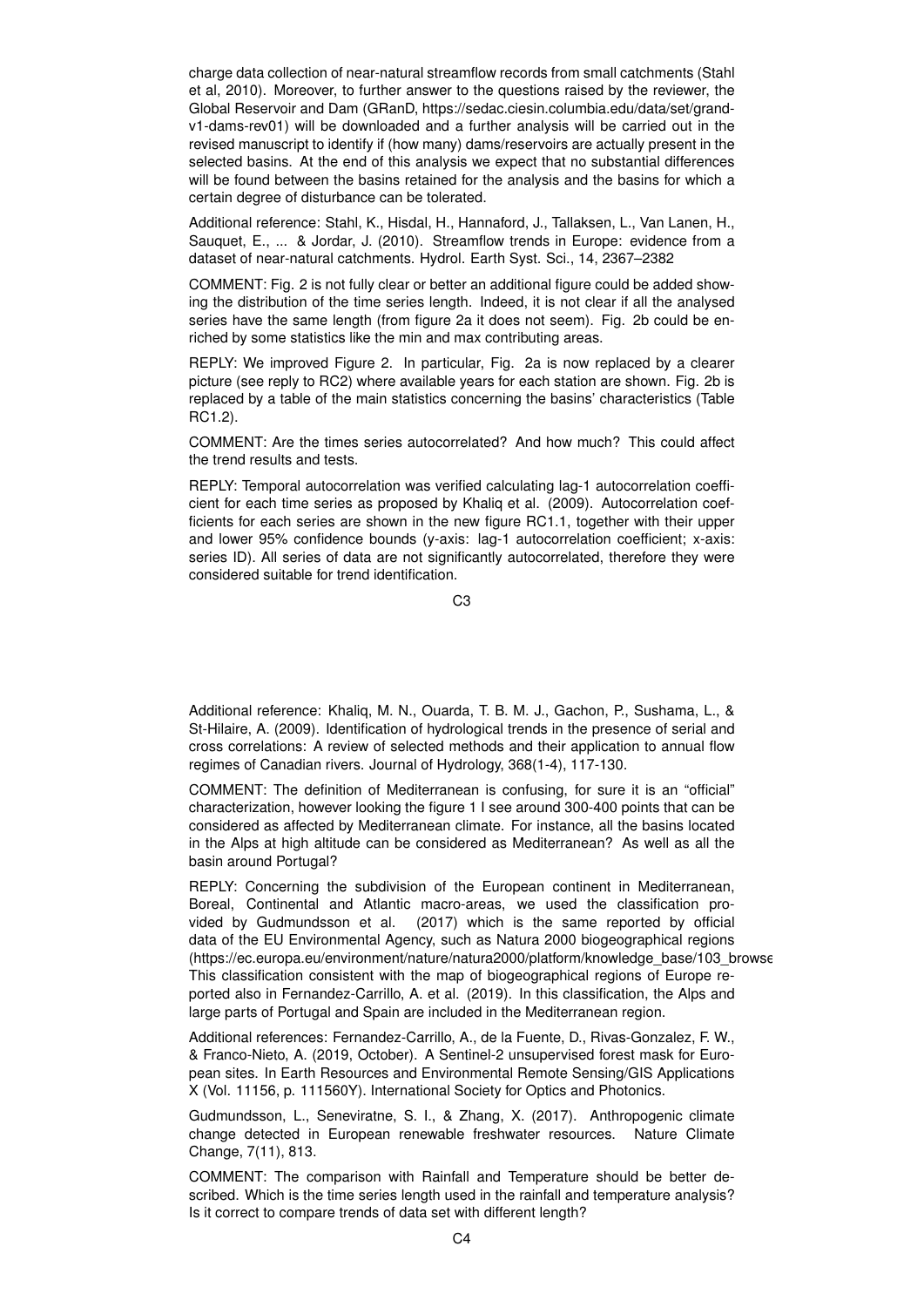REPLY: In the revised manuscript, we will provide more details on the selection of rainfall and air temperature time series. For every discharge series, we will calculate climatic trends on trimmed meteorological series, so as to guarantee perfect temporal overlap between the two series.

Interactive comment on Hydrol. Earth Syst. Sci. Discuss., https://doi.org/10.5194/hess-2020- 21, 2020.

C5



**Fig. 1.** Lag-1 autocorrelation in water discharge series